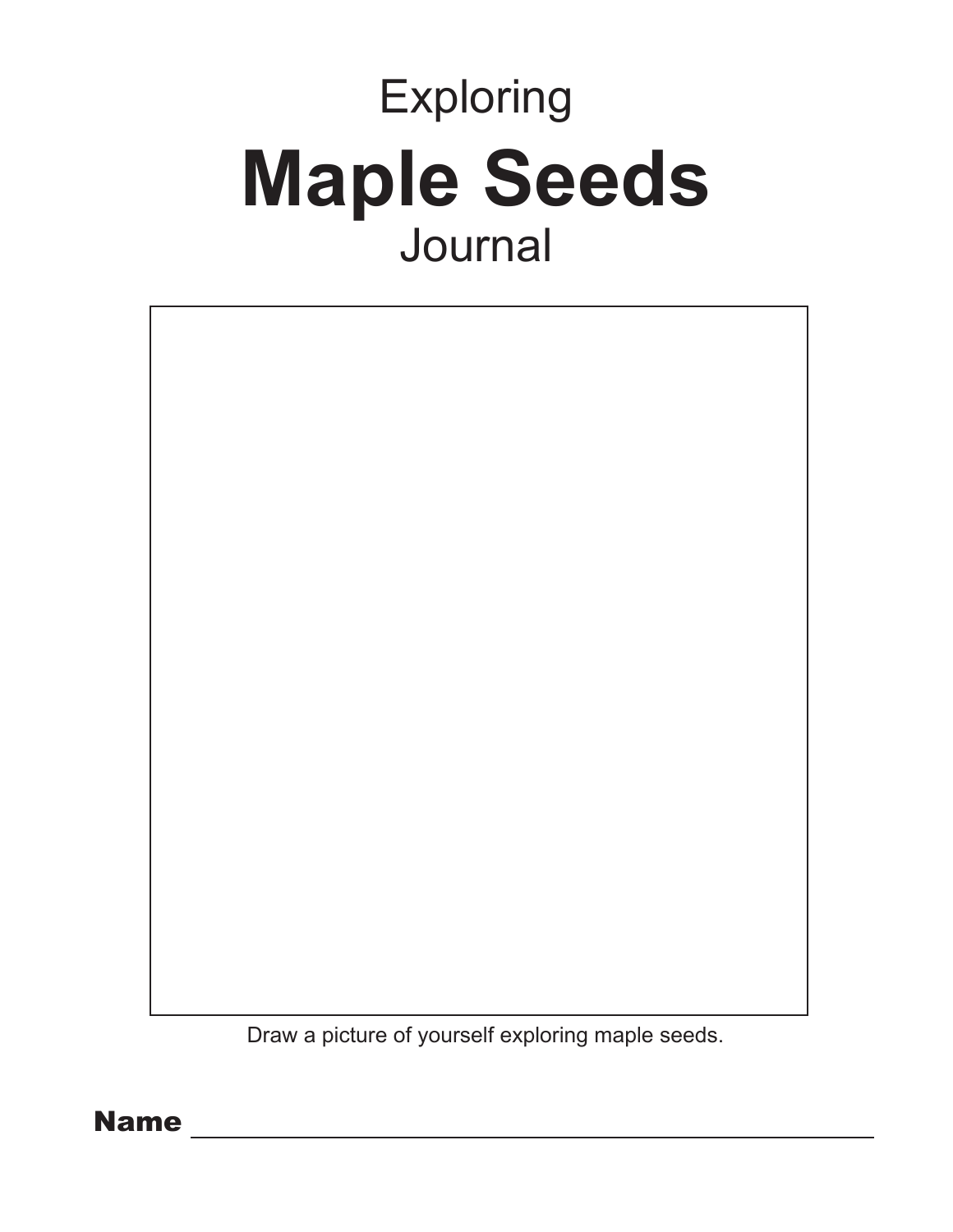## How Do They Fly?

1. Throw a handful of maple seeds into the air. Watch them fall to the ground. How do you describe their motion?

2. Drop one seed and count how many seconds it takes for a maple seed to fall to the gournd. Try it several more times and record the times below.

| 1st drop |  |  |
|----------|--|--|
|          |  |  |
|          |  |  |

2nd drop

3rd drop

Were the times all the same? Or were they different? Why do you think it happened that way?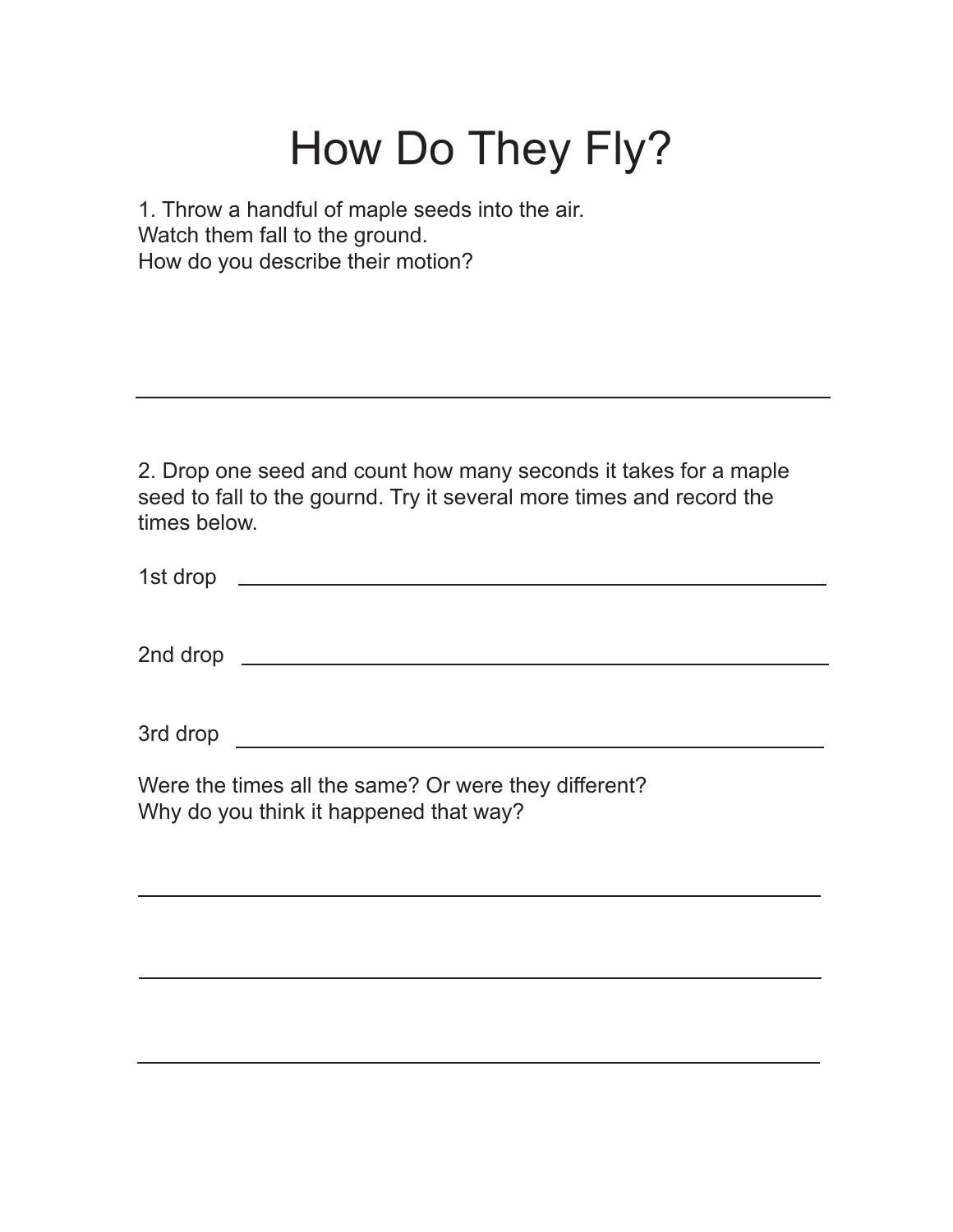#### Maple Seed Names

We know maple seeds by many different names, such as helicopters and whirligigs. In fact,"maple seed" is not even its real name! You'll find out later what it is.

Imagine you were the first person to see a maple seed and you had to give it a name. What name would you give it? Think about the way it looks and moves. Then list your ideas.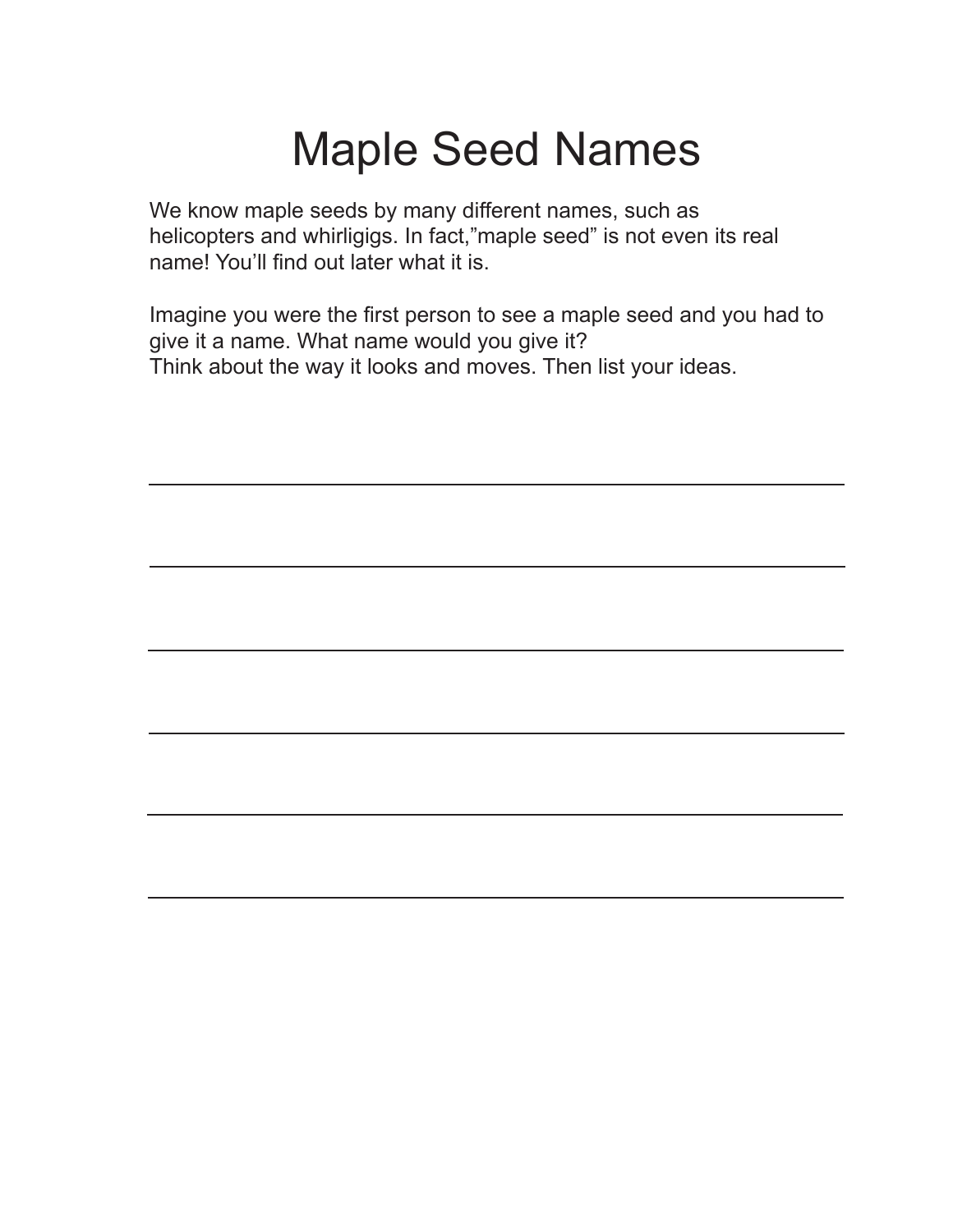# Maple Seed Observations

Use a hand lens to observe a maple seed closely. Draw and label any parts you know.

What words would you use to describe the maple seed?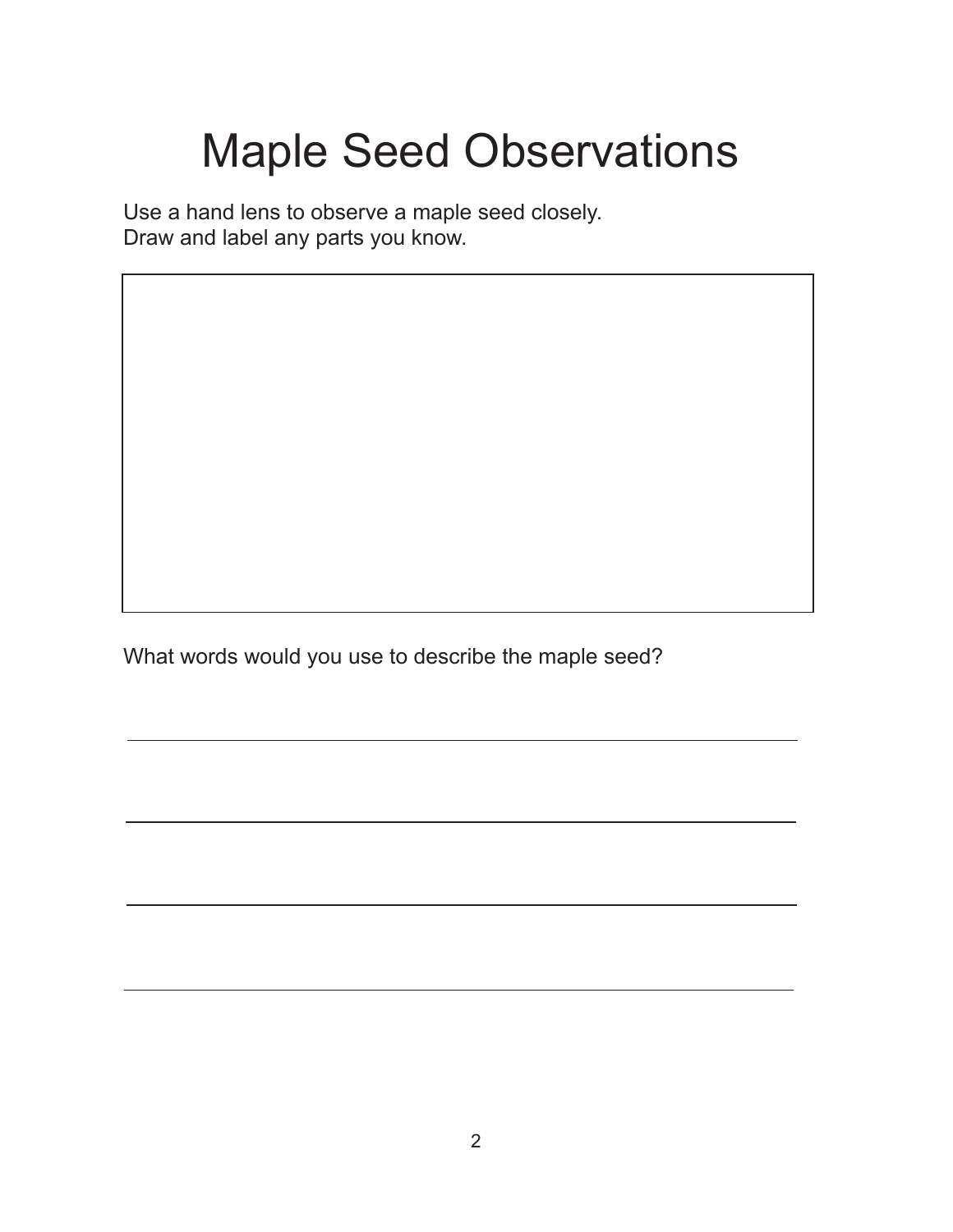## What Do You Wonder About Maple Seeds?

List some questions you have about maple seeds.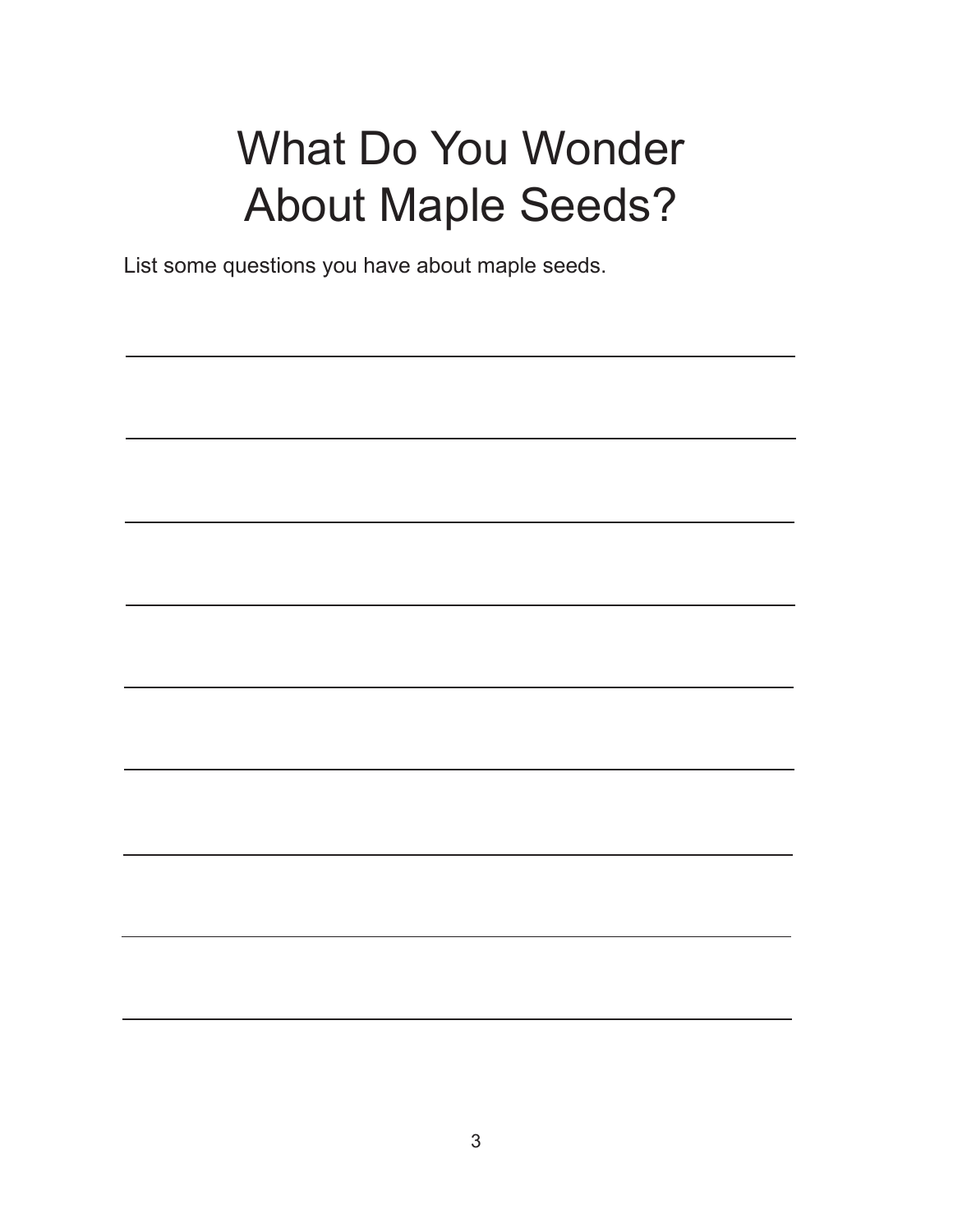# What's Inside?

Gently open up the hard, round end of the maple seed. Use a hand lens to get a closer look. Draw and label what you find inside.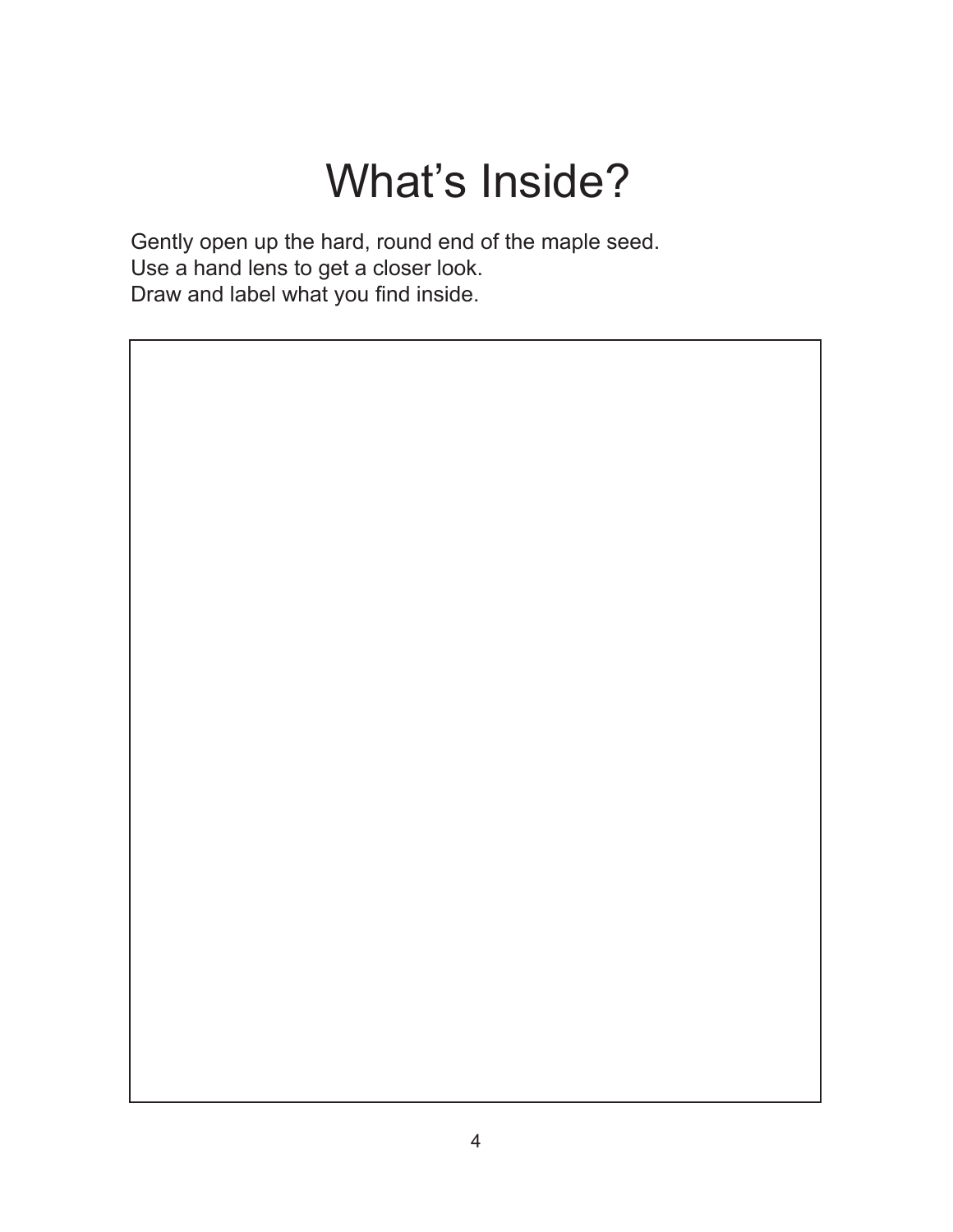Find two seeds. Remove the wing from one seed and keep the wing on the other seed. Drop the seeds from the same height at the same time and compare the way they fall. Draw or write your observations.

Which one hit the ground first? The one with the wing or the one without?

Which one landed farther from you? The one with the wing or the one without?